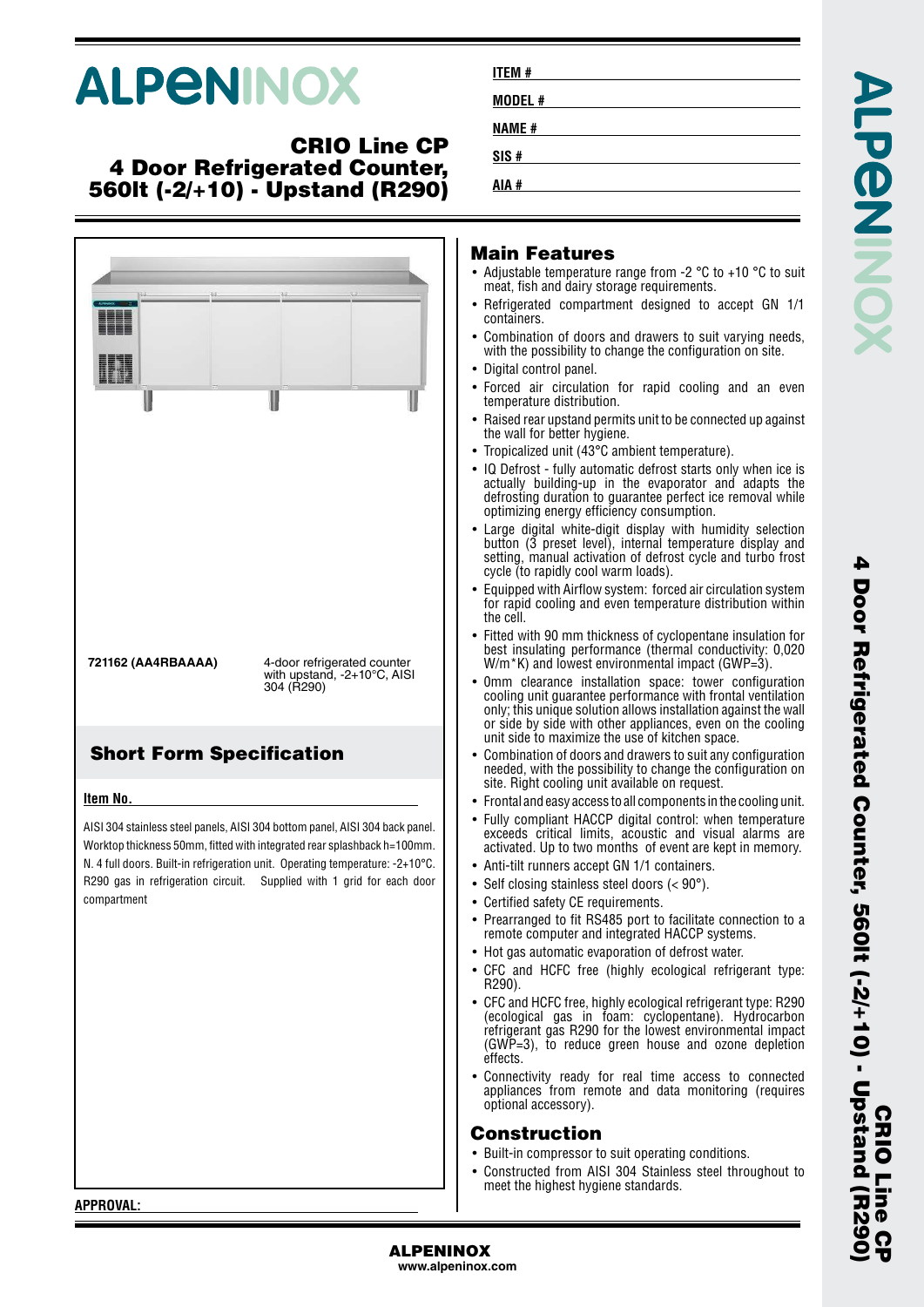## **ALPENINOX**

### **CRIO Line CP 4 Door Refrigerated Counter, 560lt (-2/+10) - Upstand (R290)**

- Rounded internal corners for ease of cleaning.
- Mounted on Stainless steel adjustable legs to give 150 mm clearance for ease of cleaning.
- Access to all components from the front.
- Developed and produced in ISO 9001 and ISO 14001 certified factory.
- Pre-arranged for drain-pipe.
- Extractable cooling unit to facilitate maintenance.
- Fault code display.
- Interior base with rounded corners, pressed from a single sheet.
- Internal and external doors, front and side panels and removable worktop in AISI 304 Stainless steel.
- Worktop in AISI 304 Stainless steel with a 50 mm profile.
- Built-in refrigeration unit.
- Anti-drip profile on stainless steel worktop edge.
- Removable triple-chamber balloon magnetic gasket to improve insulation and reduce energy consumption and ease of cleaning.
- 4 compartments with 4 doors.
- If needed, working top can be removed for easier handling during installation (in case of narrow doors).
- Mounted on stainless steel feet to give 150 mm (-5/+50 mm) clearance for ease of cleaning the floor.
- Ease of cleaning and high hygiene standards thanks to the rounded internal corners, the easily removable runners, grids and air conveyors.
- Internal structure with 15 charging positions (3 cm pitch) available to host GN 1/1 grids, ensuring higher net capacity and a greater storage space.
- IP21 protection index.

## **Included Accessories**

• 4 of Kit 1/1GN gray rilsan grid and 2 side runners for refrigerated counters PNC 881109

## **Optional Accessories**

| • Kit integrated HACCP for digital<br>refrigerators (IR33)                                   | PNC 880252        | ❏        |
|----------------------------------------------------------------------------------------------|-------------------|----------|
| • 1/1GN gray rilsan grid for refrigerated<br>counters                                        | <b>PNC 881107</b> | ❏        |
| • 2 side runners for 1/1GN refrigerated<br>counters                                          | PNC 881108        | ❏        |
| • Kit 1/1GN gray rilsan grid and 2 side<br>runners for refrigerated counters                 | PNC 881109        | ❏        |
| • 1/1GN plastic container, h65mm                                                             | PNC 881110        | <b>□</b> |
| • 1/1GN plastic container, h100mm                                                            | <b>PNC 881111</b> | ◻        |
| 1/1GN plastic container, h150mm<br>$\bullet$                                                 | PNC 881112        | □        |
| • Worktop for refrigerated Crio Line CP and<br>SB counters - 4 compartments                  | PNC 881126        | ❏        |
| • Worktop and upstand for refrigerated Crio<br>Line CP and SB counters - 4 compartments      | PNC 881129        | ❏        |
| • 2-drawer kit refrigerated counters                                                         | <b>PNC 881179</b> | ◻        |
| • 3x1/3-drawer kit for refrigerated counters                                                 | PNC 881186        | ❏        |
| • 1/3 and 2/3 bottle drawer kit for<br>refrigerated counters                                 | <b>PNC 881187</b> | ◻        |
| • Kit 5 wheels, h100mm (3 with brakes) for 4 PNC 881192<br>compartment refrigerated counters |                   | ❏        |
| • Kit 5 wheels, h150mm (2 with brakes) for 4 PNC 881194<br>compartment refrigerated counters |                   | $\Box$   |
| • Lock for refrigerator/freezer counters with 4 PNC 881247<br>compartments - h650mm          |                   | ∩        |

 $\epsilon$ 

The company reserves the right to make modifications to the products without prior notice. All information correct at time of printing.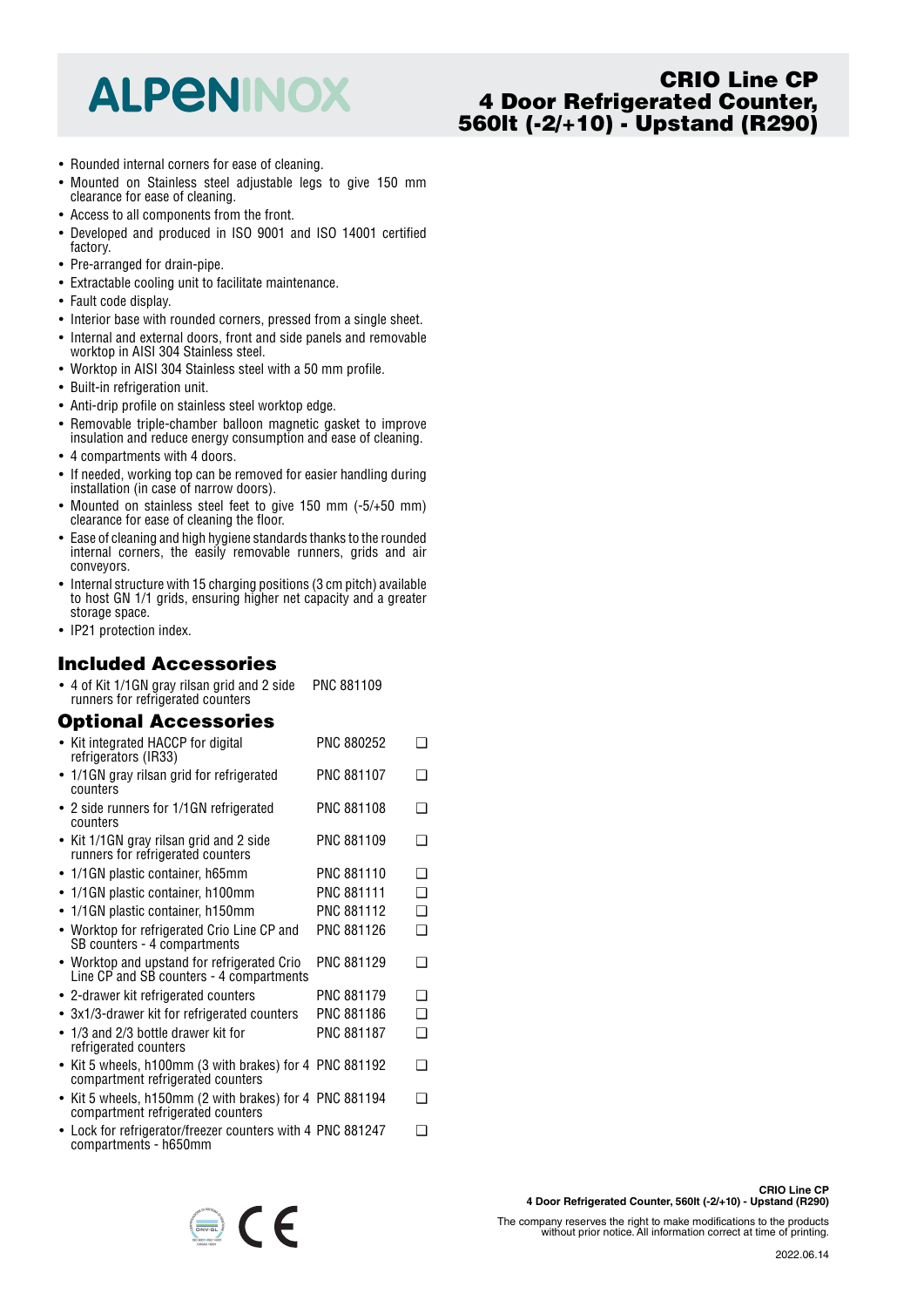# **ALPENINOX**





#### **EI** <sup>=</sup> Electrical inlet (power)

334 835 914 66 <sup>908</sup> <sup>487</sup> EI



### **CRIO Line CP 4 Door Refrigerated Counter, 560lt (-2/+10) - Upstand (R290)**

## **Electric**

| Supply voltage:        |                      |
|------------------------|----------------------|
| 721162 (AA4RBAAAA)     | 220-240 V/1 ph/50 Hz |
| Electrical power max.: | $0.27$ kW            |
|                        |                      |

#### Key Information:

| Net Volume:                                       | 327.2 lt       |  |  |  |
|---------------------------------------------------|----------------|--|--|--|
| Door hinges:                                      | 1 Left+3 Right |  |  |  |
| <b>External dimensions, Width:</b>                | 2153 mm        |  |  |  |
| <b>External dimensions, Depth:</b>                | 700 mm         |  |  |  |
| External dimensions. Depth with                   |                |  |  |  |
| Doors Open:                                       | 1110 mm        |  |  |  |
| <b>External dimensions, Height:</b>               | 950 mm         |  |  |  |
| Depth with doors open:                            | $1110$ mm      |  |  |  |
| <b>Built-in Compressor and Refrigeration Unit</b> |                |  |  |  |
|                                                   |                |  |  |  |

#### 700 **Refrigeration Data**

| <b>Control type:</b>                                      | Digital    |
|-----------------------------------------------------------|------------|
| <b>Compressor power:</b>                                  | $0.25$ hp  |
| <b>Refrigerant type:</b>                                  | R290       |
| <b>GWP Index:</b>                                         | 3          |
| <b>Refrigeration power:</b>                               | 358 W      |
| <b>Refrigeration power at</b><br>evaporation temperature: | 0 °C       |
| Refrigerant weight:                                       | 65 a       |
| Min/Max internal humidity:                                | 40/85      |
| Operating temperature min.:                               | -2 °C      |
| Operating temperature max.:                               | 10 °C      |
| <b>Operating mode:</b>                                    | Ventilated |

#### 700 **Product Information (EU Regulation** 50 **2015/1094)**

438 805 855 955 **Energy Efficiency Index (EEI):** 30,85 **Energy Class:** B **Yearly and daily energy Climate class:** Heavy Duty (5)

**consumption:** 810kWh/year - 2kWh/24h

**CRIO Line CP 4 Door Refrigerated Counter, 560lt (-2/+10) - Upstand (R290)**

The company reserves the right to make modifications to the products without prior notice. All information correct at time of printing.

2022.06.14